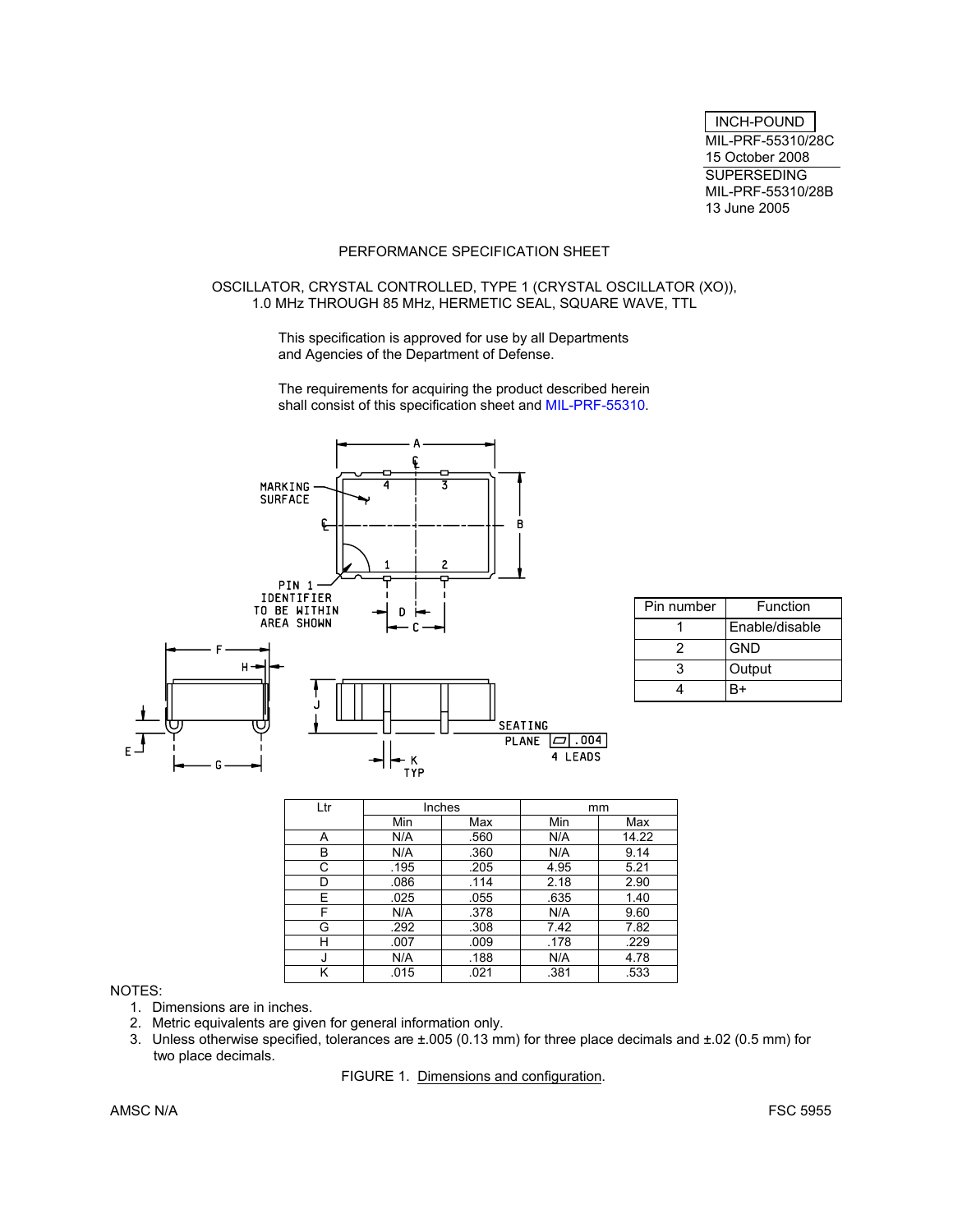### **REQUIREMENTS:**

Interface and physical dimensions: See figure 1.

Mounting: See figure 1.

Pads: See figure 1.

Seal: Hermetic in accordance with MIL-PRF-55310, maximum leakage rate  $5 \times 10^{-8}$  atm cc/s.

Weight: 3 grams, maximum.

Oscillator: Class 2 or any class 1 or class 3 oscillator meeting all class 2 requirements and verification tests specified herein and in MIL-PRF-55310.

Calibration: Manufacturer calibrated.

Screening: In accordance with MIL-PRF-55310, product level B or S, as applicable.

Temperature:

Operating: See table I.

Storage: -62°C to +125°C.

Oscillator load: Standard TTL loads (see table I).

Output waveform: Symmetrical square wave.

Output voltage:

Logic 1:  $2.4$  V dc minimum at  $400\mu$ A source.

Logic 0: 0.5 V dc maximum with 16 mA sink.

Rise and fall times: See table I.

Duty cycle: See table I.

Supply voltage:  $+5$  V dc  $\pm$ 10 percent.

Input current: See table I.

Enable/disable:

Output disabled (high impedance): Pin 1 input  $\leq$  0.8 V dc.

Output active: Pin 1 input  $\geq 2.0$  V dc or open.

Output frequency: Frequency as designated at time of acquisition (see table I).

Initial accuracy at reference temperature (up to 30 days after shipment): See table I.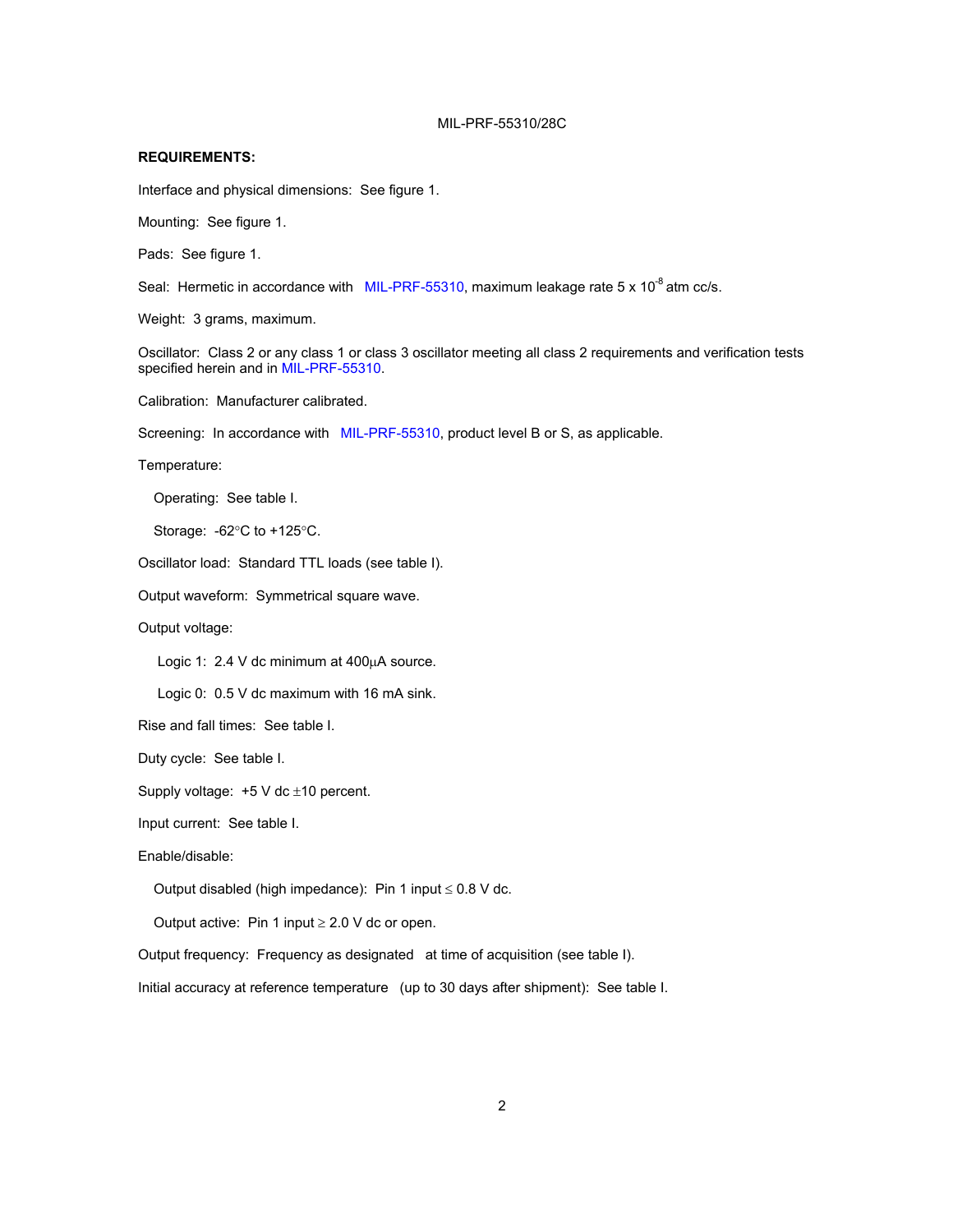| Dash<br>number | Output<br>frequency        | Input<br>current     | Pulse characteristics |                       |                | Initial<br>accuracy       |                        | Frequency-temperature<br>tolerance (ppm) |                       |
|----------------|----------------------------|----------------------|-----------------------|-----------------------|----------------|---------------------------|------------------------|------------------------------------------|-----------------------|
|                | range                      | max<br>$\frac{1}{2}$ | Rise<br>and fall      | Duty cycle at<br>1.4V | Load<br>(max)  | ppm at<br>$+23^{\circ}$ C | -55 $\degree$ C        | -55 $\mathrm{^{\circ}C}$                 | $-20^{\circ}$ C       |
|                |                            |                      | times                 |                       | $\overline{2}$ | $±1^{\circ}C$             | to<br>+125 $\degree$ C | to<br>+105 $\degree$ C                   | to<br>$+70^{\circ}$ C |
|                |                            |                      | (max)                 |                       |                |                           | A                      | B                                        | C                     |
| 01             | 1.000 MHz to<br>14.999 MHz | 10 mA                | 5 <sub>ns</sub>       | 45% to 55%            | <b>10 TTL</b>  | $±15$ ppm                 | ±50<br>ppm             | ±40<br>ppm                               | ±25<br>ppm            |
| 04             | 1.000 MHz to               | 10 mA                | 5 <sub>ns</sub>       | 45% to 55%            | <b>10 TTL</b>  | $±25$ ppm                 | ±100                   | ±80                                      | ±50                   |
|                | 14.999 MHz                 |                      |                       |                       |                |                           | ppm                    | ppm                                      | ppm                   |
| 11             | 15.000 MHz to              | 15 mA                | 5 <sub>ns</sub>       | 40% to 60%            | <b>10 TTL</b>  | $±15$ ppm                 | ±50                    | ±40                                      | ±25                   |
|                | 29.999 MHz                 |                      |                       |                       |                |                           | ppm                    | ppm                                      | ppm                   |
| 14             | 15.000 MHz to              | 15 mA                | 5 <sub>ns</sub>       | 40% to 60%            | <b>10 TTL</b>  | $±25$ ppm                 | ±100                   | ±80                                      | ±50                   |
|                | 29.999 MHz                 |                      |                       |                       |                |                           | ppm                    | ppm                                      | ppm                   |
| 21             | 30.000 MHz to              | 25 mA                | 3 <sub>ns</sub>       | 40% to 60%            | <b>10 TTL</b>  | $±15$ ppm                 | ±50                    | ±40                                      | ±25                   |
|                | 59.999 MHz                 |                      |                       |                       |                |                           | ppm                    | ppm                                      | ppm                   |
| 24             | 30,000 MHz to              | 25 mA                | 3 <sub>ns</sub>       | 40% to 60%            | <b>10 TTL</b>  | $\pm 25$ ppm              | ±100                   | ±80                                      | ±50                   |
|                | 59.999 MHz                 |                      |                       |                       |                |                           | ppm                    | ppm                                      | ppm                   |
| 31             | 60,000 MHz to              | 40 mA                | 3 <sub>ns</sub>       | 40% to 60%            | <b>10 TTL</b>  | $±15$ ppm                 | ±50                    | ±40                                      | ±25                   |
|                | 85.000 MHz                 |                      |                       |                       |                |                           | ppm                    | ppm                                      | ppm                   |
| 34             | 60,000 MHz to              | 40 mA                | 3 <sub>ns</sub>       | 40% to 60%            | <b>10 TTL</b>  | $\pm 25$ ppm              | ±100                   | ±80                                      | ±50                   |
|                | 85.000 MHz                 |                      |                       |                       |                |                           | ppm                    | ppm                                      | ppm                   |

TABLE I. Dash numbers and operating characteristics.

1/ Maximum input current for no load condition. Actual configuration of TTL loads must be added to determine power supply requirements.

 $2/$  A TTL unit load is defined as: 1.6 mA sink, 0.04 mA source, and 2 pF capacitance.

 Frequency-temperature tolerance (one-half temperature cycle, referenced to frequency measured at +23°C ±1°C, immediately prior to starting of the test): See table I. Measurements taken at ten equally spaced increments over the specified operating temperature range. 1/

 Frequency-voltage tolerance: ±4 ppm maximum for a ±10 percent change in supply voltage. Measurements taken at reference temperature and operating temperature range end points.

Frequency aging: Measurements shall be taken at +70 $\degree$ C ±0.2 $\degree$ C at intervals of not more than every 72 hours for a minimum of 30 days (see table I).

 $±10$  ppm per year, maximum  $\pm$ 1.5 ppm per 30 days. ±3 ppm per 90 days.

Terminal strength: Method 211 of MIL-STD-202, test condition A.

Applied force: 8 ounces each terminal.

1/ For the purpose of transitioning this device to MIL-PRF-55310, 'Frequency stability versus temperature' has been renamed 'Frequency-temperature tolerance'. The verification requirements of 'initial frequency-temperature accuracy (one-half temperature cycle)' shall apply except that frequency measurements shall be referenced to the frequency measured at +23°C  $\pm$ 1°C (f<sub>ref</sub>) instead of to the nominal frequency (f<sub>nom</sub>).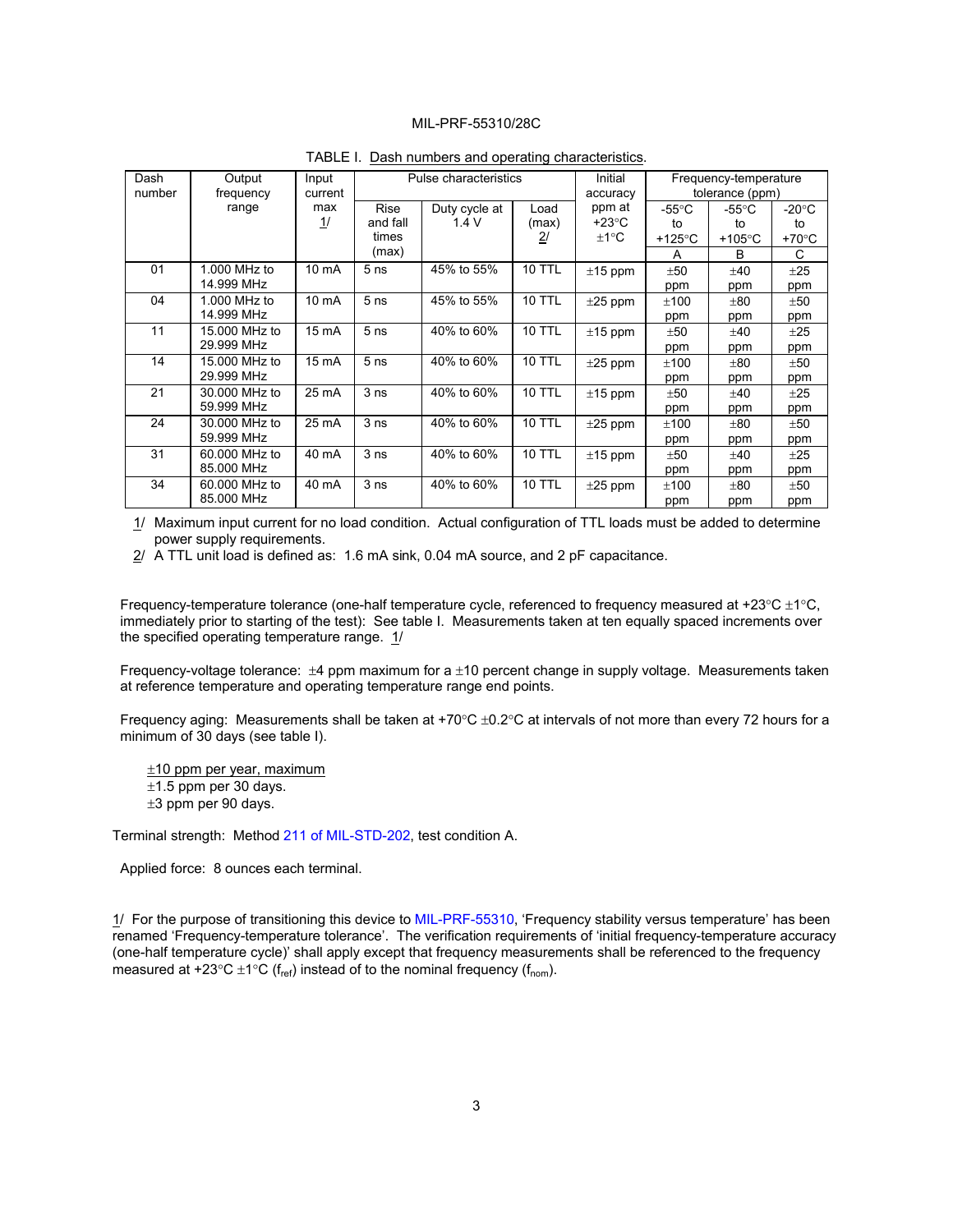Frequency-environmental tolerance: Not applicable.

Vibration, sinusoidal: In accordance with MIL-PRF-55310 and method 204 of MIL-STD-202.

Nonoperating: Test condition D.

Operating: Not required.

Ambient pressure:

Nonoperating: In accordance with MIL-PRF-55310.

Operating: Method 105 of MIL-STD-202, test condition C.

Exposure time: 5 minutes.

Reflow soldering: Reflow soldering of the unit at +230  $\degree$ C  $\pm$ 10 $\degree$ C for 15 seconds shall not degrade the performance.

Part or Identifying Number (PIN): Consists of "M" prefix followed by specification sheet number, a dash and coded alphas, and numeric number. See example:

|                                                             | <b>EXAMPLE</b> |          |           |   |          |
|-------------------------------------------------------------|----------------|----------|-----------|---|----------|
|                                                             | M55310/28-     | <u>s</u> | <u>01</u> | Α | XXXXXXXX |
| M prefix and specification sheet number                     |                |          |           |   |          |
| Product level (S, B, or C)                                  |                |          |           |   |          |
| Dash number (see table I)                                   |                |          |           |   |          |
| Operating temperature range<br>$(A, B, or C)$ (see table I) |                |          |           |   |          |
| Frequency                                                   |                |          |           |   |          |

Reference documents. In addition to MIL-PRF-55310, this document references the following:

### MIL-STD-202

The margins of this specification are marked with vertical lines to indicate where changes from the previous issue were made. This was done as a convenience only and the Government assumes no liability whatsoever for any inaccuracies in these notations. Bidders and contractors are cautioned to evaluate the requirements of this document based on the entire content irrespective of the marginal notations and relationship to the last previous issue.